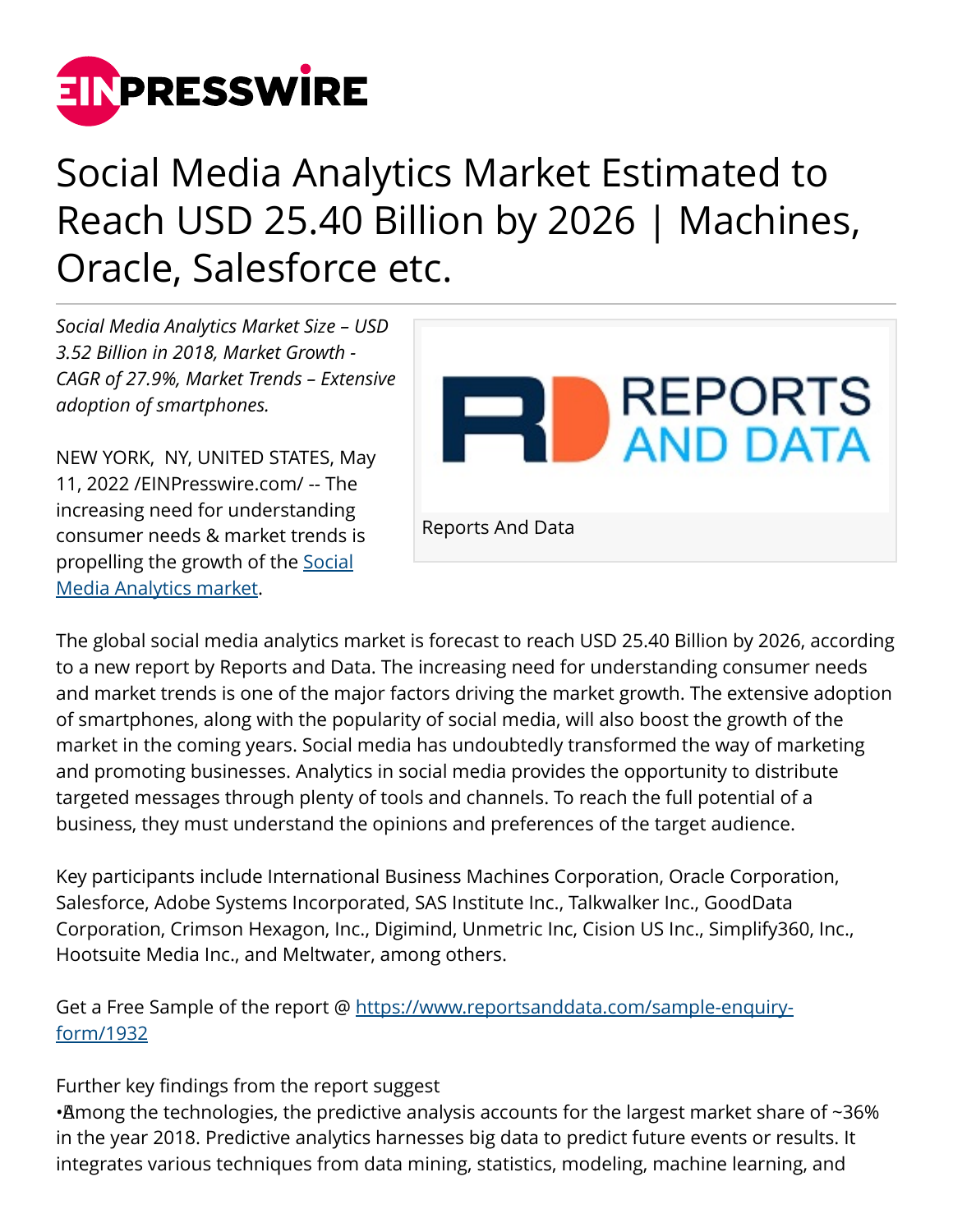artificial intelligence to process and analyze data to develop predictions.

• The descriptive analysis technology is forecasted to witness a higher growth rate of 29.6% during the forecast period. The descriptive analysis summarizes the raw data and is interpreted by the users. They analyze historical data, allowing the users to gain information on the behavior of their customers over the social media, and understand how to influence the future outcomes. Descriptive analytics is used to infer at an aggregate level, the competitive insights of the company, as well as summarize and describe different aspects of the business.  $\cdot$ The sales and marketing application accounted for the largest market share of  $\sim$ 27% in the year 2018. Analyzing social media helps organizations understand their targeted audience. Organizations can use social media marketing, analyze and define the segments of their audience that were most interested in certain types of products in order to offer insight and more effectively support their strategies. The feedbacks, ratings, and responses of the consumers can be analyzed to understand the consumer behavior and preferences. This help companies to improve their existing products and services to increase customer satisfaction. • The application in risk management and fraud detection is forecasted to witness a higher growth rate of 29.7% during the forecast period. The technology can highlight obstacles and weaknesses to discover new trends and avoid a brand crisis. The companies can search for products with negative sentiment rating and can further liquidate those products. • North America held the largest market share of ~29% in the year 2018. The popularity of social media sites from the region is the key driver of the market. Sites like Facebook and Twitter have maximum users from this region. With social media coming on smartphones also, the ease of using social media has increased. Data analytics has helped firms accurately identify target audiences. With social media growing further, the usage of social media analytics will only grow.

To identify the key trends in the industry, click on the link below: <https://www.reportsanddata.com/report-detail/social-media-analytics-market>

For the purpose of this report, Reports and Data have segmented into the global Social Media Analytics market on the basis of technology, deployment type, component, applications, organization size, industry vertical, and region:

Technology Outlook (Revenue, USD Billion; 2016-2026)

- • Predictive analytics
- • Descriptive analytics
- • Prescriptive analytics
- • Diagnostic analytics

Component Outlook (Revenue, USD Billion; 2016-2026)

• Solutions • Services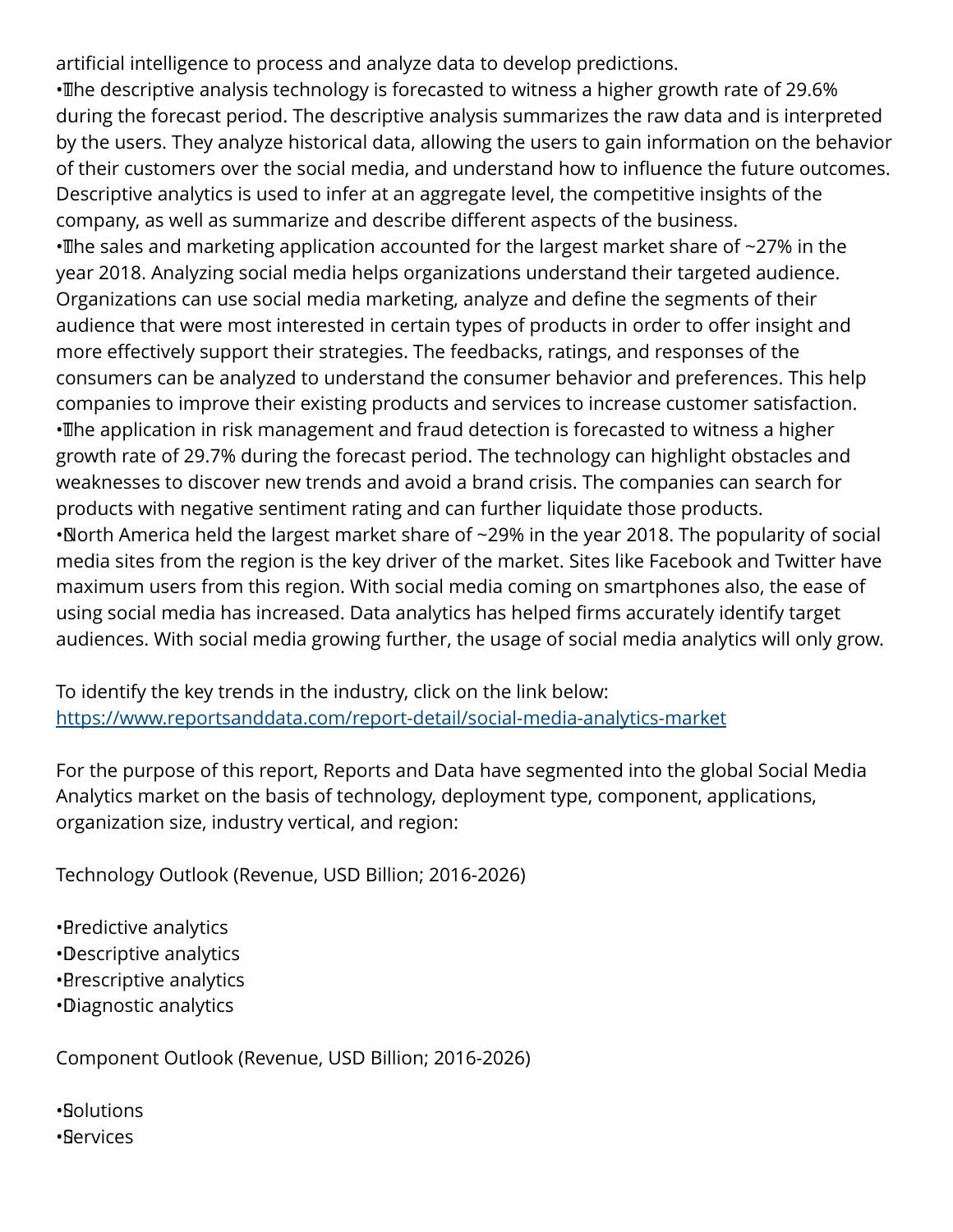Organization Size Outlook (Revenue, USD Billion; 2016-2026)

• Small and Medium-Sized Enterprises • Large Enterprises

Deployment Type Outlook (Revenue, USD Billion; 2016-2026)

• On-premises

• Cloud

Applications Outlook (Revenue, USD Billion; 2016-2026)

• Sales and Marketing

- • Customer Experience Management
- • Supply Chain Management
- • Risk management and fraud detection
- • Others

Industry Vertical Outlook (Revenue, USD Billion; 2016-2026)

• Retail and eCommerce

- • Government and defense
- • Healthcare and life sciences
- • IT and Telecommunications
- • Banking, Financial Services, and Insurance
- • Others

Request a customization of the report @ [https://www.reportsanddata.com/request](https://www.reportsanddata.com/request-customization-form/1932)[customization-form/1932](https://www.reportsanddata.com/request-customization-form/1932)

Regional Outlook (Revenue, USD Billion; 2016-2026)

- • North America
- • Europe
- • Asia Pacific
- • MEA
- • Latin America

Thank you for reading our research report. We also offer report customization as per client request. Kindly contact us to know more about the customization feature and out team will offer you the best-suited report as per your requirement.

Read more Reports-